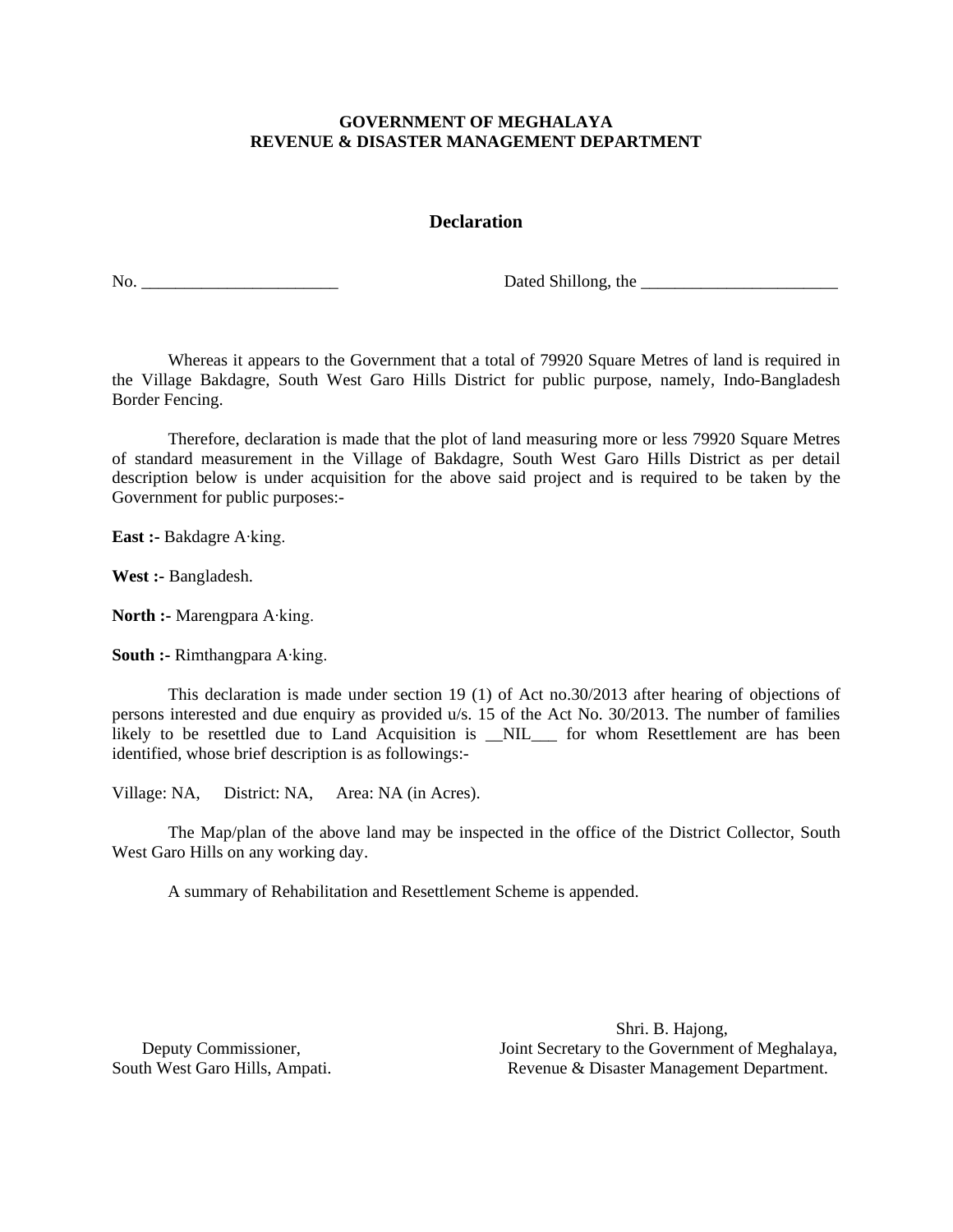### **Parakatani**

No. \_\_\_\_\_\_\_\_\_\_\_\_\_\_\_\_\_\_\_\_\_\_\_ Dated Shillong, the \_\_\_\_\_\_\_\_\_\_\_\_\_\_\_\_\_\_\_\_\_\_\_

Sorkarini nikanio 79920 Square Metres a'a rangko Bakdagre A'king South West Garo Hills district ni ning'oniko jinmani namgnina nangenga, chong'motan, Indo-Bangladesh sima-ariko kanagita nangnikenga.

 Uni gimin, ia nanganio pangchake jinmana parakataniko 79920 Square Metres a'a rangko Bakdagre A'king, South West Garo Hills district-oniko ka'mao mesokatenggipa sima-arini gita sorkari jinmani namgnina kosako janapgiminna ra'na gita nangnikenga.

**Salaram:-** Bakdagre A'king.

**Saliram :-** Bangladesh.

**Salgro :-** Marengpara A∙king.

**Salgipeng :-** Rimthangpara A∙king.

Ia parakataniko Act ni section 19 (1) No.30/2013 ni niamo pangchake plak nangnikaniko janapegipa manderangko knachake aro sing'sandianiko Act ni section 15 No. 30/2013 ni niamo pangchake dakani jamano parakatenga. Ge \_\_\_NIL\_\_\_\_\_ Nokdangrang iano juja'ataniko man'giparangna apjite dongnagita biapko sandiaha aro iana tik ka'gimin biap ko ka'mao mesokatenga.

Song: NA, District: NA, A'ani apala: NA (in Acres).

A'a ni sima-ari aro nangnikanirangko ra'gope tarisamso gimin lekkarangko saoba ninagita sikgenchimode District Collector, South West Garo Hills ni office oni ko office kam ka'ani salrango nienagita man'gen.

Iano jujagiminrangna sandie dakchakani aro apjite dongna gita scheme koba tarichapaha.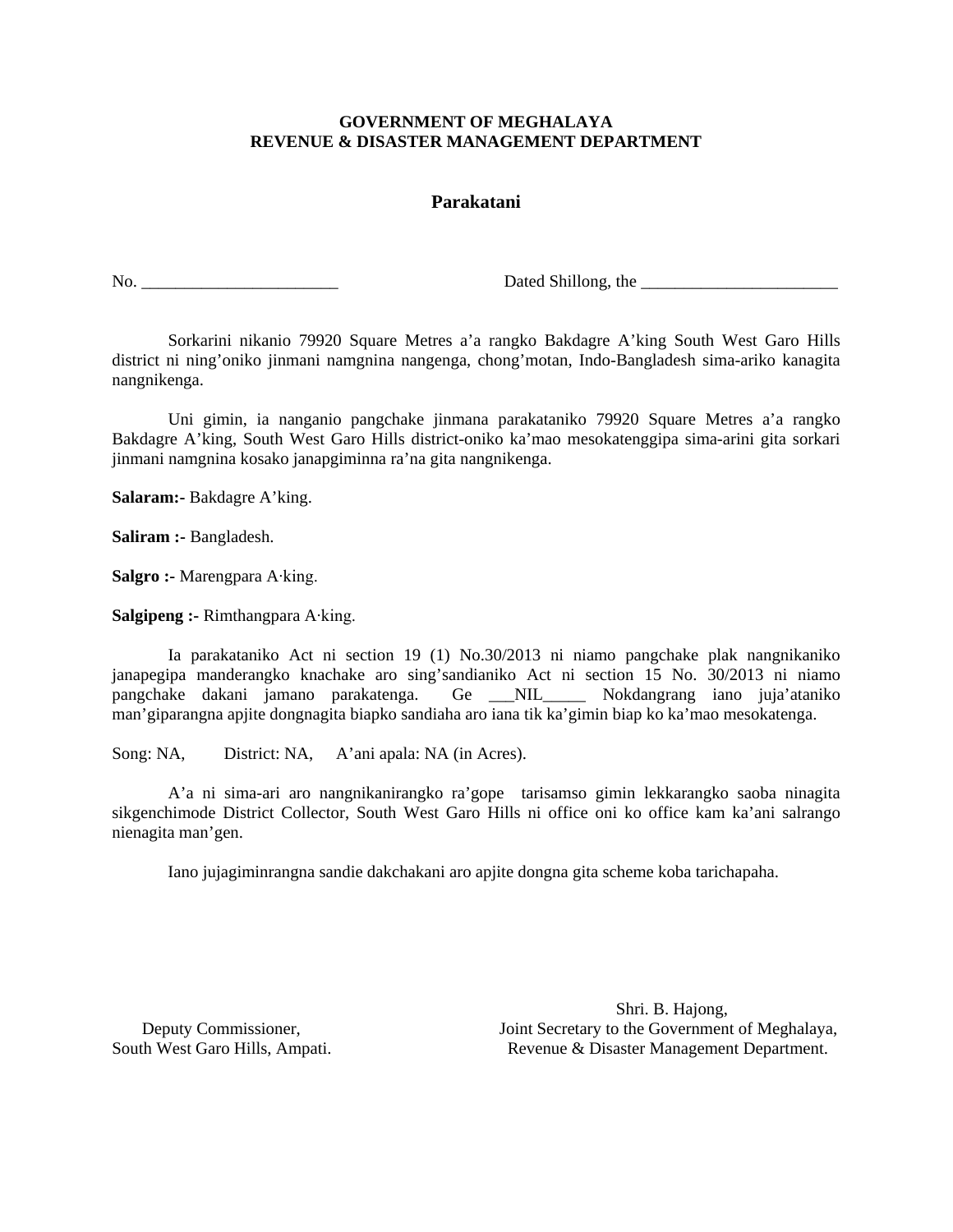### **Declaration**

No. \_\_\_\_\_\_\_\_\_\_\_\_\_\_\_\_\_\_\_\_\_\_\_ Dated Shillong, the \_\_\_\_\_\_\_\_\_\_\_\_\_\_\_\_\_\_\_\_\_\_\_

Whereas it appears to the Government that a total of 14695.22 Square Metres of land is required in the Village Baksapara, South West Garo Hills District for public purpose, namely, Indo-Bangladesh border Fencing.

Therefore, declaration is made that the plot of land measuring more or less 14695.22 Square Metres of standard measurement in the Village of Baksapara, South West Garo Hills District as per detail description below is under acquisition for the above said project and is required to be taken by the Government for public purposes:-

**East :-** Baksapara A'king.

**West :-** Bangladesh.

**North :-** Bahadur katta (CD Area).

**South :-** Jengrinpara A'king.

This declaration is made under section 19 (1) of Act no.30/2013 after hearing of objections of persons interested and due enquiry as provided u/s. 15 of the Act No. 30/2013. The number of families likely to be resettled due to Land Acquisition is \_\_NIL\_\_\_\_ for whom Resettlement are has been identified, whose brief description is as followings:-

Village: NA, District: NA, Area: NA (in Acres).

The Map/plan of the above land may be inspected in the office of the District Collector, South West Garo Hills on any working day.

A summary of Rehabilitation and Resettlement Scheme is appended.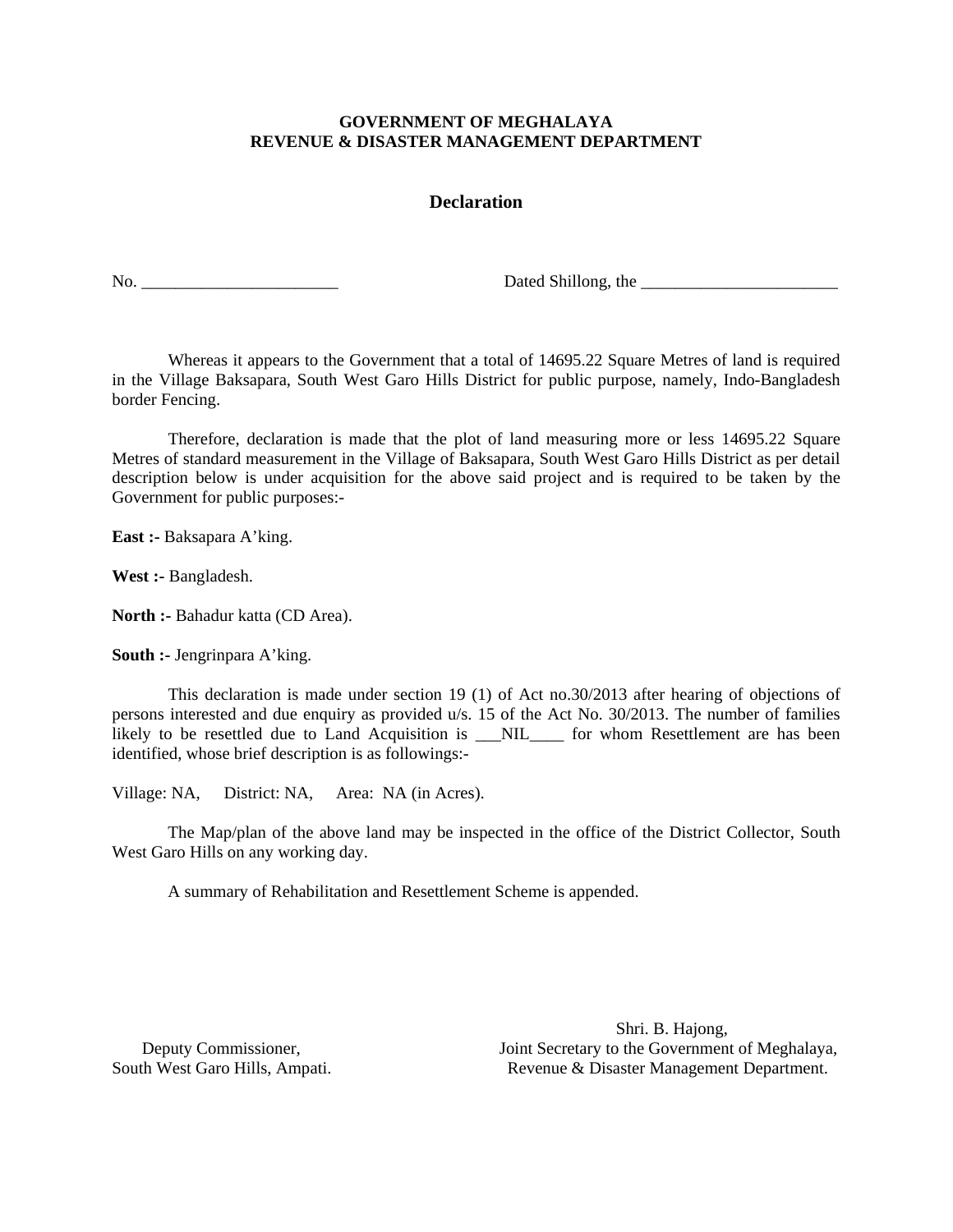# **Parakatani**

No. 2018 Dated Shillong, the 2018 Dated Shillong, the 2018 Dated Shillong, the 2018 Dated Shillong, the 2018 Dated Shillong, the 2018 Dated Shillong, the 2018 Dated Shillong, the 2018 Dated Shillong, the 2018 Dated Shillon

Sorkarini nikanio 14695.22 Square Metres a'a rangko Baksapara A'king South West Garo Hills district ni ning'oniko jinmani namgnina nangenga, chong'motan, Indo-Bangladesh sima-ariko kanagita nangnikenga.

 Uni gimin, ia nanganio pangchake jinmana parakataniko 14695.22 Square Metres a'a rangko Baksapara A'king, South West Garo Hills district-oniko ka'mao mesokatenggipa sima-arini gita sorkari jinmani namgnina kosako janapgiminna ra'na gita nangnikenga.

**Salaram:-** Baksapara A'king.

**Saliram :-** Bangladesh.

**Salgro :-** Bahadur katta (CD Area).

**Salgipeng :-** Jengrinpara A'king.

Ia parakataniko Act ni section 19 (1) No.30/2013 ni niamo pangchake plak nangnikaniko janapegipa manderangko knachake aro sing'sandianiko Act ni section 15 No. 30/2013 ni niamo pangchake dakani jamano parakatenga. Ge \_\_\_NIL\_\_\_\_\_ Nokdangrang iano juja'ataniko man'giparangna apjite dongnagita biapko sandiaha aro iana tik ka'gimin biap ko ka'mao mesokatenga.

Song: NA, District: NA, A'ani apala: NA (in Acres).

A'a ni sima-ari aro nangnikanirangko ra'gope tarisamso gimin lekkarangko saoba ninagita sikgenchimode District Collector, South West Garo Hills ni office oni ko office kam ka'ani salrango nienagita man'gen.

Iano jujagiminrangna sandie dakchakani aro apjite dongna gita scheme koba tarichapaha.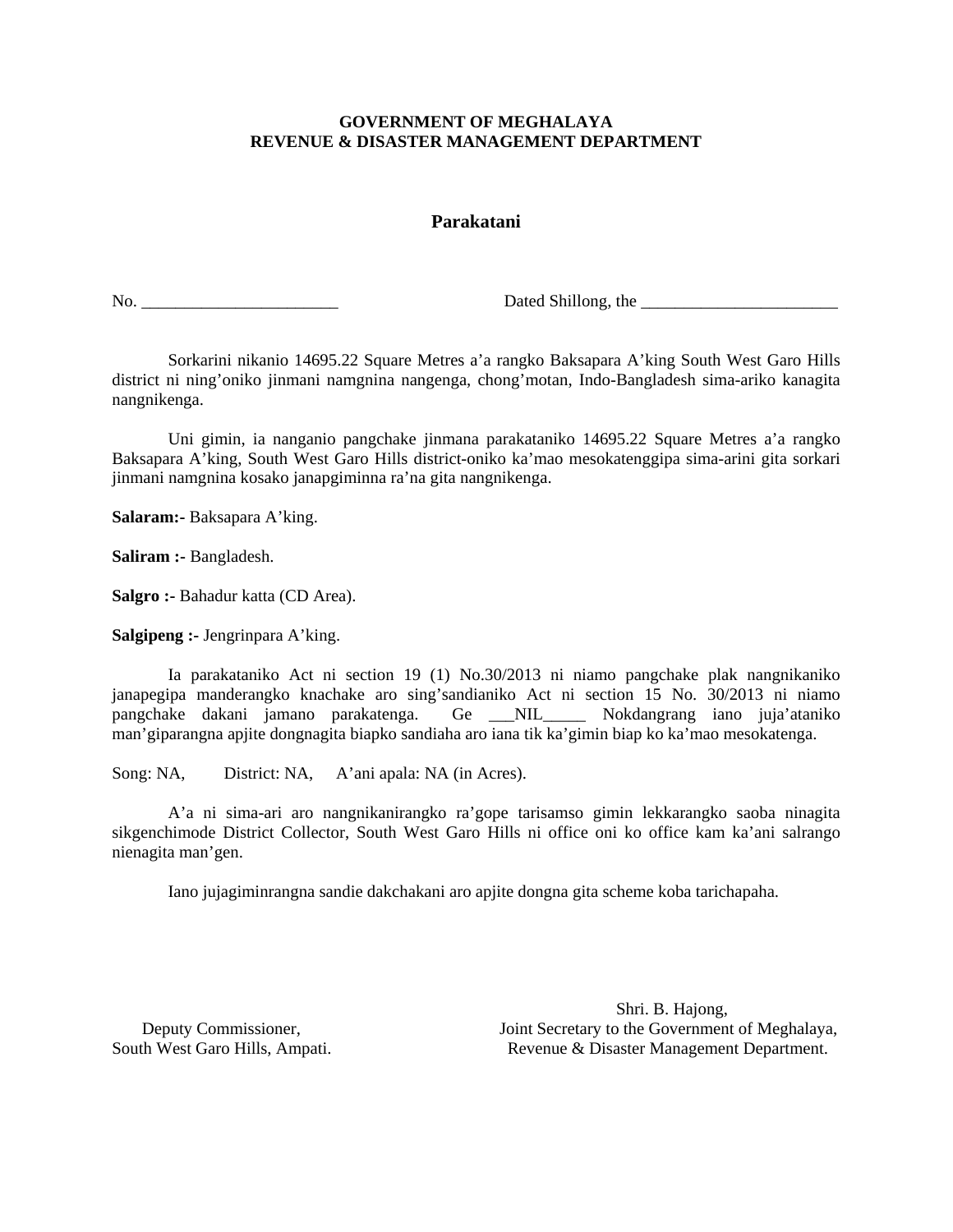# **Declaration**

No. \_\_\_\_\_\_\_\_\_\_\_\_\_\_\_\_\_\_\_\_\_\_\_ Dated Shillong, the \_\_\_\_\_\_\_\_\_\_\_\_\_\_\_\_\_\_\_\_\_\_\_

Whereas it appears to the Government that a total of 9316.44 Square Metres of land is required in the Village Boldamgre, South West Garo Hills District for public purpose, namely, Indo-Bangladesh border Fencing.

Therefore, declaration is made that the plot of land measuring more or less 9316.44 Square Metres of standard measurement in the Village of Boldamgre, South West Garo Hills District as per detail description below is under acquisition for the above said project and is required to be taken by the Government for public purposes:-

**East :-** Boldamgre A'king.

**West :-** Bangladesh.

**North :-** Mankachar, Assam.

**South :-** Wananggre A'king.

This declaration is made under section 19 (1) of Act no.30/2013 after hearing of objections of persons interested and due enquiry as provided u/s. 15 of the Act No. 30/2013. The number of families likely to be resettled due to Land Acquisition is \_\_\_NIL\_\_\_ for whom Resettlement are has been identified, whose brief description is as followings:-

Village: NA, District: NA, Area: NA (in Acres).

The Map/plan of the above land may be inspected in the office of the District Collector, South West Garo Hills on any working day.

A summary of Rehabilitation and Resettlement Scheme is appended.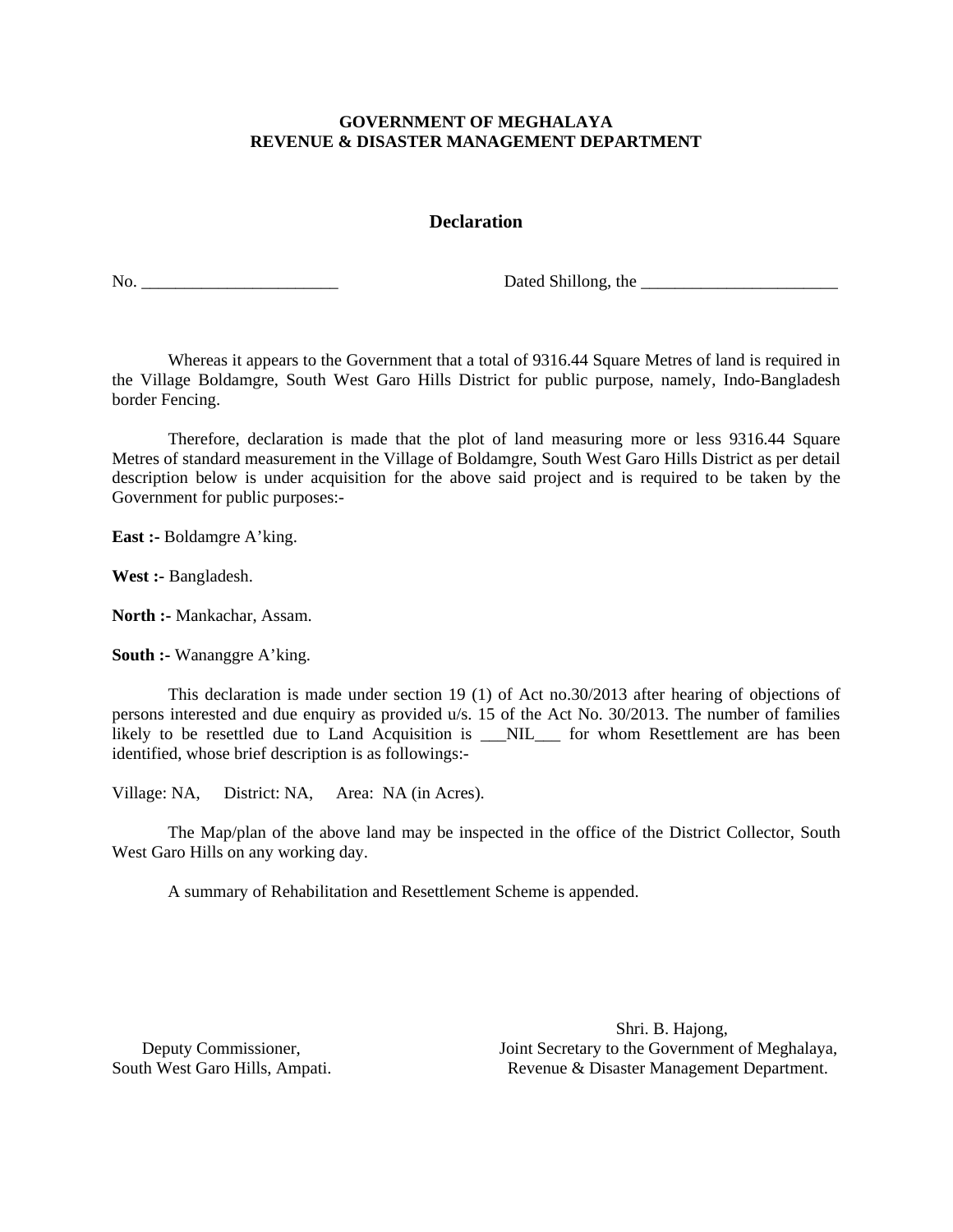# **Parakatani**

No. \_\_\_\_\_\_\_\_\_\_\_\_\_\_\_\_\_\_\_\_\_\_\_ Dated Shillong, the \_\_\_\_\_\_\_\_\_\_\_\_\_\_\_\_\_\_\_\_\_\_\_

Sorkarini nikanio 9316.44 Square Metres a'a rangko Boldamgre A'king South West Garo Hills district ni ning'oniko jinmani namgnina nangenga, chong'motan, Indo-Bangladesh sima-ariko kanagita nangnikenga.

 Uni gimin, ia nanganio pangchake jinmana parakataniko 9316.44 Square Metres a'a rangko Boldamgre A'king, South West Garo Hills district-oniko ka'mao mesokatenggipa sima-arini gita sorkari jinmani namgnina kosako janapgiminna ra'na gita nangnikenga.

**Salaram:-** Boldamgre A'king.

**Saliram :-** Bangladesh.

**Salgro :-** Mankachar, Assam.

**Salgipeng :-** Wananggre A'king.

Ia parakataniko Act ni section 19 (1) No.30/2013 ni niamo pangchake plak nangnikaniko janapegipa manderangko knachake aro sing'sandianiko Act ni section 15 No. 30/2013 ni niamo pangchake dakani jamano parakatenga. Ge \_\_\_NIL\_\_\_\_\_ Nokdangrang iano juja'ataniko man'giparangna apjite dongnagita biapko sandiaha aro iana tik ka'gimin biap ko ka'mao mesokatenga.

Song: NA, District: NA, A'ani apala: NA (in Acres).

A'a ni sima-ari aro nangnikanirangko ra'gope tarisamso gimin lekkarangko saoba ninagita sikgenchimode District Collector, South West Garo Hills ni office oni ko office kam ka'ani salrango nienagita man'gen.

Iano jujagiminrangna sandie dakchakani aro apjite dongna gita scheme koba tarichapaha.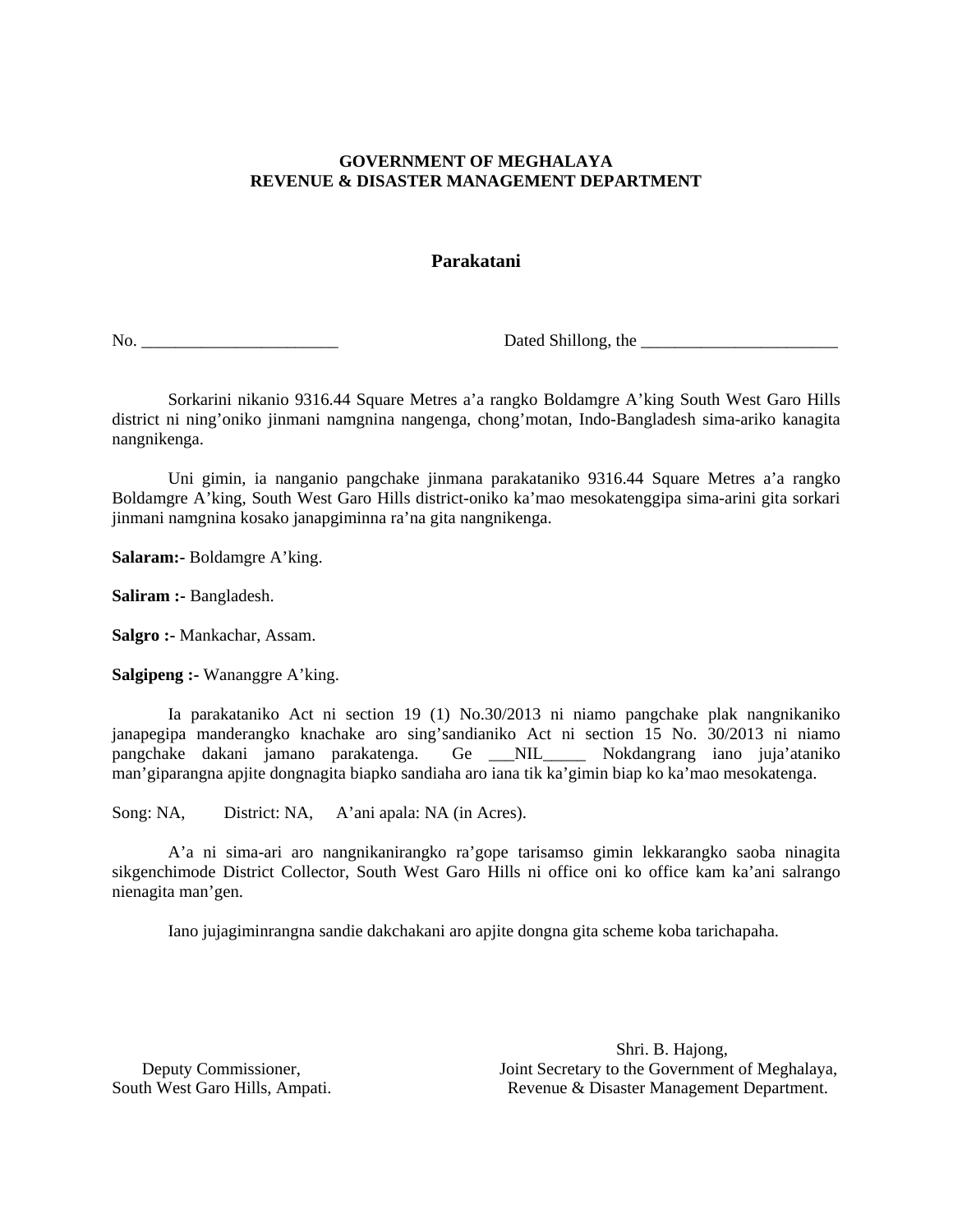# **Declaration**

No. \_\_\_\_\_\_\_\_\_\_\_\_\_\_\_\_\_\_\_\_\_\_\_ Dated Shillong, the \_\_\_\_\_\_\_\_\_\_\_\_\_\_\_\_\_\_\_\_\_\_\_

Whereas it appears to the Government that a total of 60630.40 Square Metres of land is required in the Village Gujangpara, South West Garo Hills District for public purpose, namely, Indo-Bangladesh Border Fencing.

Therefore, declaration is made that the plot of land measuring more or less 60630.40 Square Metres of standard measurement in the Village of Gujangpara, South West Garo Hills District as per detail description below is under acquisition for the above said project and is required to be taken by the Government for public purposes:-

**East :-** Gujangpara A∙king.

**West :-** Bangladesh.

**North :-** Torangpara A∙king.

**South :-** Marengpara A∙king.

This declaration is made under section 19 (1) of Act no.30/2013 after hearing of objections of persons interested and due enquiry as provided u/s. 15 of the Act No. 30/2013. The number of families likely to be resettled due to Land Acquisition is \_NIL\_\_ for whom Resettlement are has been identified, whose brief description is as followings:-

Village: NA, District: NA, Area: NA (in Acres).

The Map/plan of the above land may be inspected in the office of the District Collector, South West Garo Hills on any working day.

A summary of Rehabilitation and Resettlement Scheme is appended.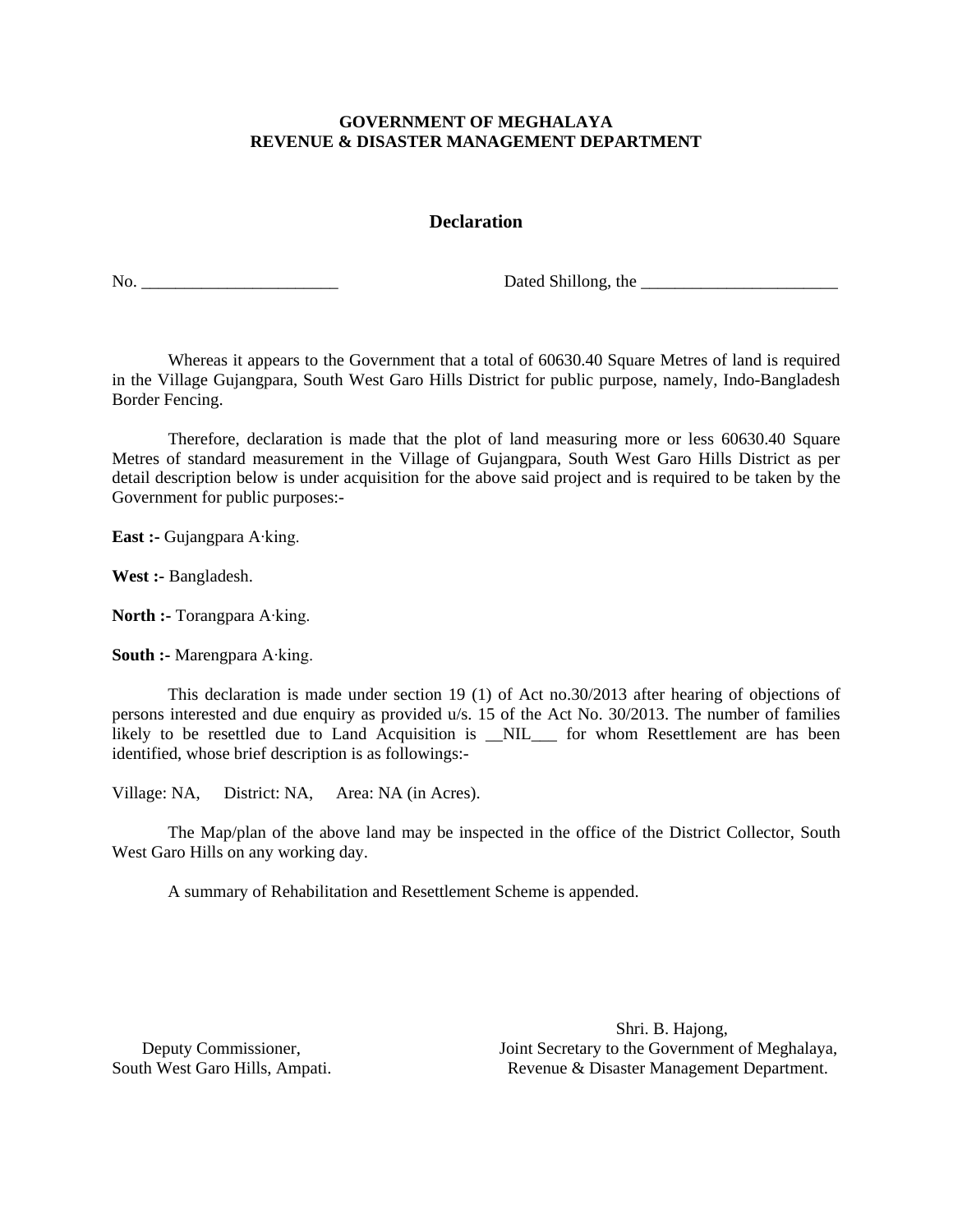### **Parakatani**

No. \_\_\_\_\_\_\_\_\_\_\_\_\_\_\_\_\_\_\_\_\_\_\_ Dated Shillong, the \_\_\_\_\_\_\_\_\_\_\_\_\_\_\_\_\_\_\_\_\_\_\_

Sorkarini nikanio 60630.40 Square Metres a'a rangko Gujangpara A'king South West Garo Hills district ni ning'oniko jinmani namgnina nangenga, chong'motan, Indo-Bangladesh sima-ariko kanagita nangnikenga.

 Uni gimin, ia nanganio pangchake jinmana parakataniko 60630.40 Square Metres a'a rangko Gujangpara A'king, South West Garo Hills district-oniko ka'mao mesokatenggipa sima-arini gita sorkari jinmani namgnina kosako janapgiminna ra'na gita nangnikenga.

**Salaram:-** Gujangpara A'king.

**Saliram :-** Bangladesh.

**Salgro :-** Torangpara A∙king.

**Salgipeng :-** Marengpara A∙king.

Ia parakataniko Act ni section 19 (1) No.30/2013 ni niamo pangchake plak nangnikaniko janapegipa manderangko knachake aro sing'sandianiko Act ni section 15 No. 30/2013 ni niamo pangchake dakani jamano parakatenga. Ge \_\_\_NIL\_\_\_\_\_ Nokdangrang iano juja'ataniko man'giparangna apjite dongnagita biapko sandiaha aro iana tik ka'gimin biap ko ka'mao mesokatenga.

Song: NA, District: NA, A'ani apala: NA (in Acres).

A'a ni sima-ari aro nangnikanirangko ra'gope tarisamso gimin lekkarangko saoba ninagita sikgenchimode District Collector, South West Garo Hills ni office oni ko office kam ka'ani salrango nienagita man'gen.

Iano jujagiminrangna sandie dakchakani aro apjite dongna gita scheme koba tarichapaha.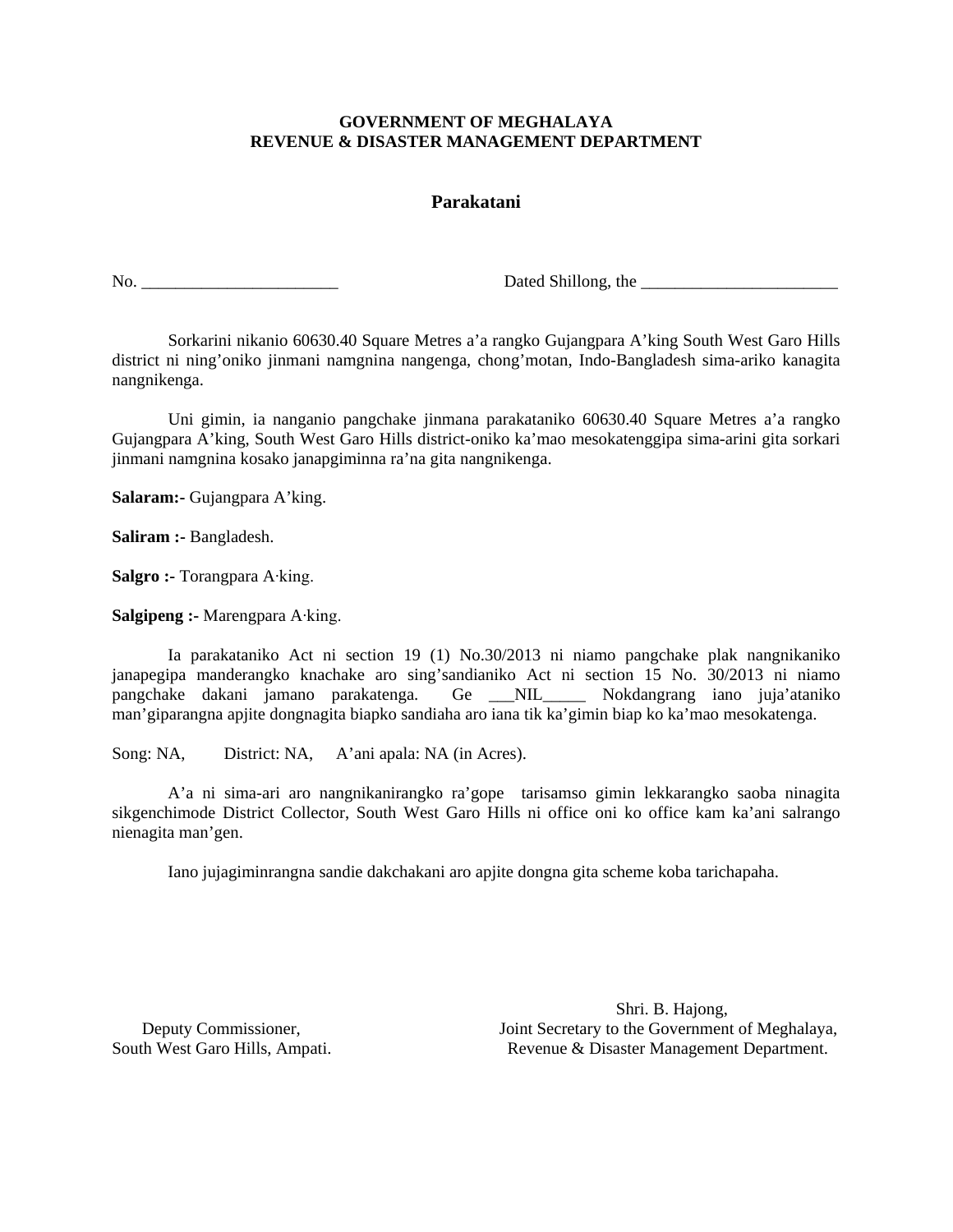# **Declaration**

No. \_\_\_\_\_\_\_\_\_\_\_\_\_\_\_\_\_\_\_\_\_\_\_ Dated Shillong, the \_\_\_\_\_\_\_\_\_\_\_\_\_\_\_\_\_\_\_\_\_\_\_

Whereas it appears to the Government that a total of 3444 Square Metres of land is required in the Village Jengrinpara, South West Garo Hills District for public purpose, namely, Indo-Bangladesh border Fencing.

Therefore, declaration is made that the plot of land measuring more or less 3444 Square Metres of standard measurement in the Village of Jengrinpara, South West Garo Hills District as per detail description below is under acquisition for the above said project and is required to be taken by the Government for public purposes:-

**East :-** Jengrinpara A'king.

**West :-** Bangladesh.

**North :-** Gujangpara A'king.

**South :-** Torangpara A'king.

This declaration is made under section 19 (1) of Act no.30/2013 after hearing of objections of persons interested and due enquiry as provided u/s. 15 of the Act No. 30/2013. The number of families likely to be resettled due to Land Acquisition is \_\_\_\_NIL\_\_\_ for whom Resettlement are has been identified, whose brief description is as followings:-

Village: NA, District: NA, Area: NA (in Acres).

The Map/plan of the above land may be inspected in the office of the District Collector, South West Garo Hills on any working day.

A summary of Rehabilitation and Resettlement Scheme is appended.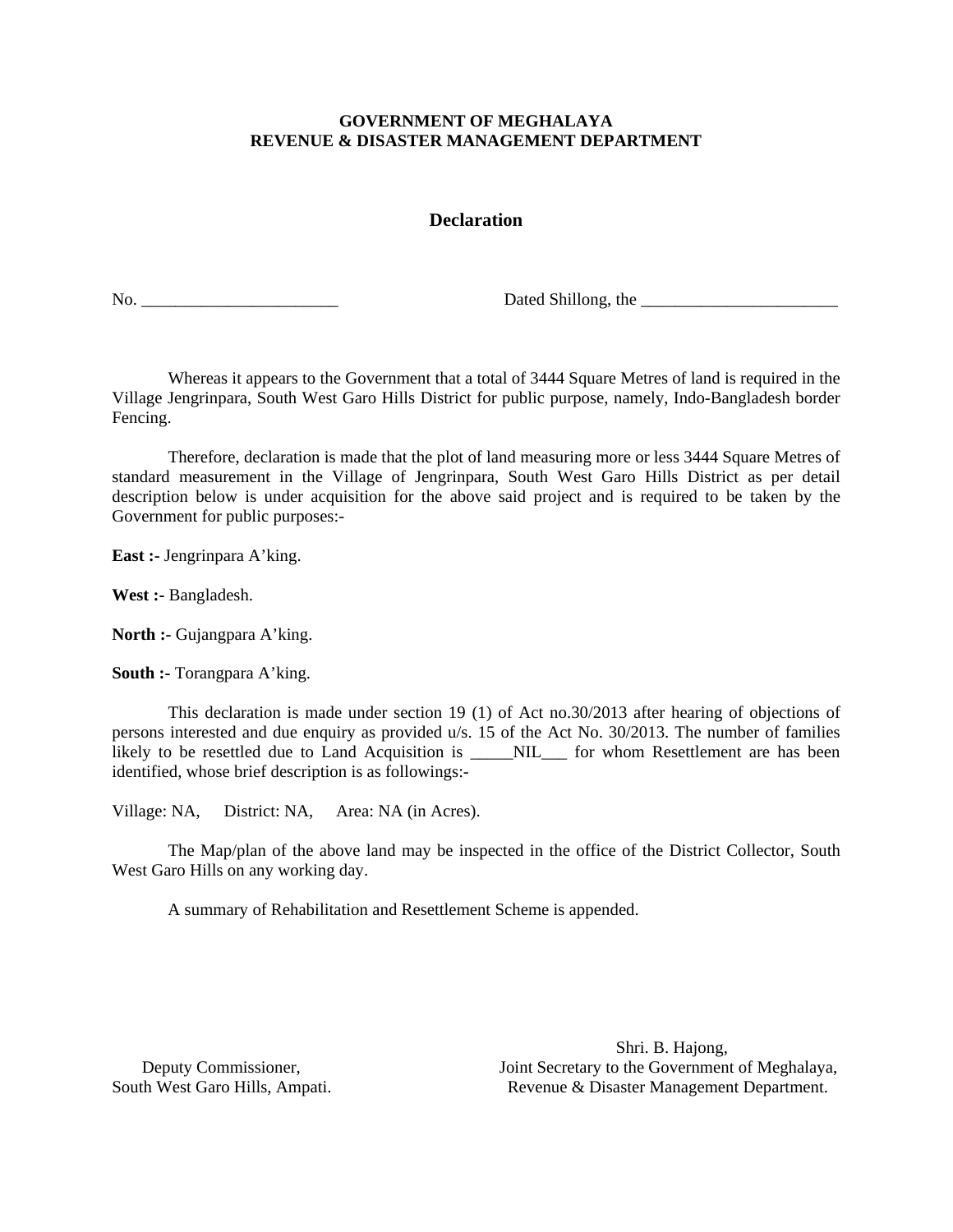# **Parakatani**

No. \_\_\_\_\_\_\_\_\_\_\_\_\_\_\_\_\_\_\_\_\_\_\_ Dated Shillong, the \_\_\_\_\_\_\_\_\_\_\_\_\_\_\_\_\_\_\_\_\_\_\_

Sorkarini nikanio 3444 Square Metres a'a rangko Jengrinpara A'king South West Garo Hills district ni ning'oniko jinmani namgnina nangenga, chong'motan, Indo-Bangladesh sima-ariko kanagita nangnikenga.

 Uni gimin, ia nanganio pangchake jinmana parakataniko 3444 Square Metres a'a rangko Jengrinpara A'king, South West Garo Hills district-oniko ka'mao mesokatenggipa sima-arini gita sorkari jinmani namgnina kosako janapgiminna ra'na gita nangnikenga.

**Salaram:-** Jengrinpara A'king.

**Saliram :-** Bangladesh.

**Salgro :-** Gujangpara A'king.

**Salgipeng :-** Torangpara A'king.

Ia parakataniko Act ni section 19 (1) No.30/2013 ni niamo pangchake plak nangnikaniko janapegipa manderangko knachake aro sing'sandianiko Act ni section 15 No. 30/2013 ni niamo pangchake dakani jamano parakatenga. Ge \_\_\_NIL\_\_\_\_\_ Nokdangrang iano juja'ataniko man'giparangna apjite dongnagita biapko sandiaha aro iana tik ka'gimin biap ko ka'mao mesokatenga.

Song: NA, District: NA, A'ani apala: NA (in Acres).

A'a ni sima-ari aro nangnikanirangko ra'gope tarisamso gimin lekkarangko saoba ninagita sikgenchimode District Collector, South West Garo Hills ni office oni ko office kam ka'ani salrango nienagita man'gen.

Iano jujagiminrangna sandie dakchakani aro apjite dongna gita scheme koba tarichapaha.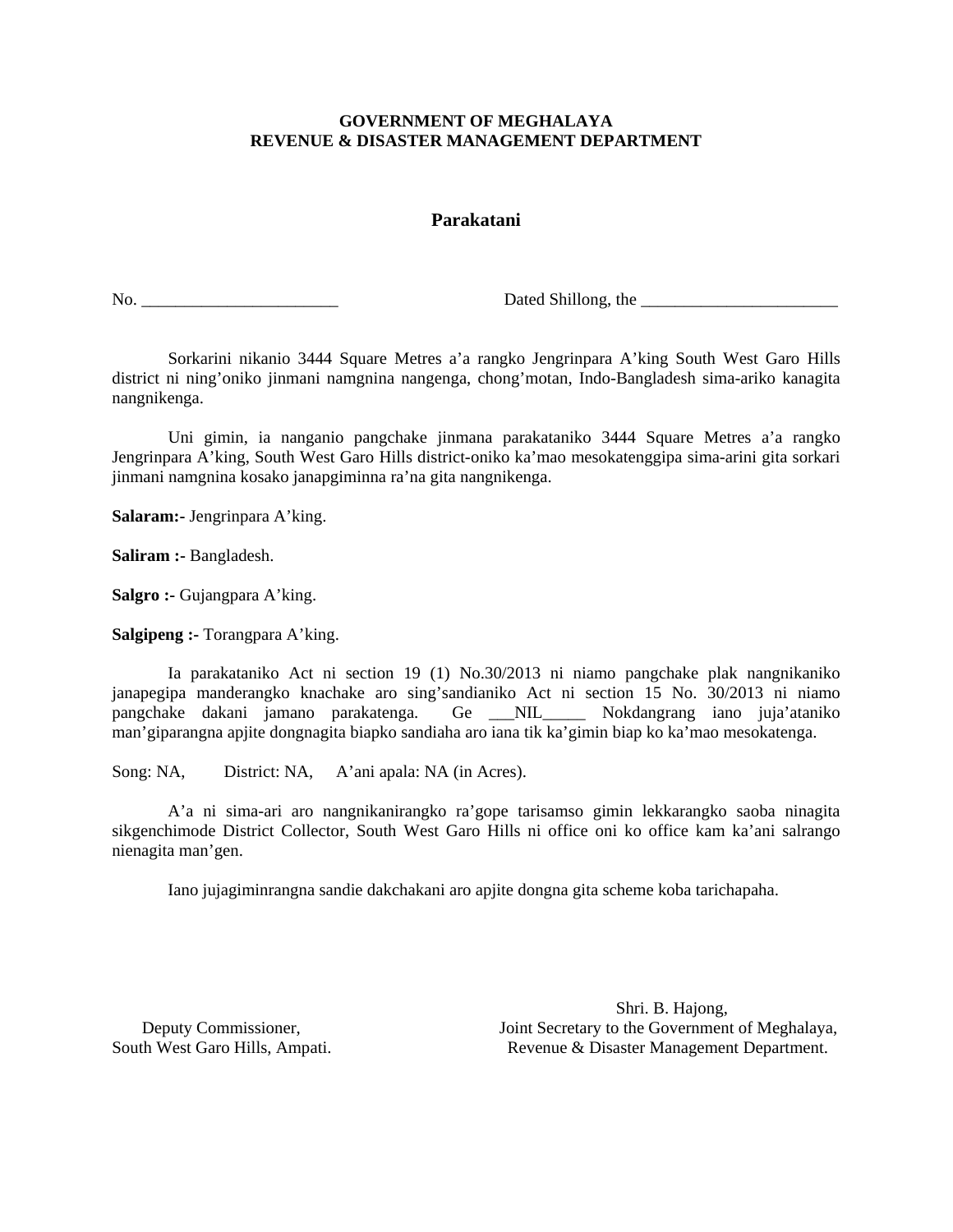# **Declaration**

No. \_\_\_\_\_\_\_\_\_\_\_\_\_\_\_\_\_\_\_\_\_\_\_ Dated Shillong, the \_\_\_\_\_\_\_\_\_\_\_\_\_\_\_\_\_\_\_\_\_\_\_

Whereas it appears to the Government that a total of 23790.27 Square Metres of land is required in the Village Nogorpara, South West Garo Hills District for public purpose, namely, Indo-Bangladesh border Fencing.

Therefore, declaration is made that the plot of land measuring more or less 23790.27 Square Metres of standard measurement in the Village of Nogorpara, South West Garo Hills District as per detail description below is under acquisition for the above said project and is required to be taken by the Government for public purposes:-

**East :-** Nogorpara A'king.

**West :-** Bangladesh.

**North :-** Baklai State (Dargah Saharif – CD Area)

**South :-**  $2^{nd}$  Lokaichar (CD Area).

This declaration is made under section 19 (1) of Act no.30/2013 after hearing of objections of persons interested and due enquiry as provided u/s. 15 of the Act No. 30/2013. The number of families likely to be resettled due to Land Acquisition is \_NIL\_\_ for whom Resettlement are has been identified, whose brief description is as followings:-

Village: NA, District: NA, Area: NA (in Acres).

The Map/plan of the above land may be inspected in the office of the District Collector, South West Garo Hills on any working day.

A summary of Rehabilitation and Resettlement Scheme is appended.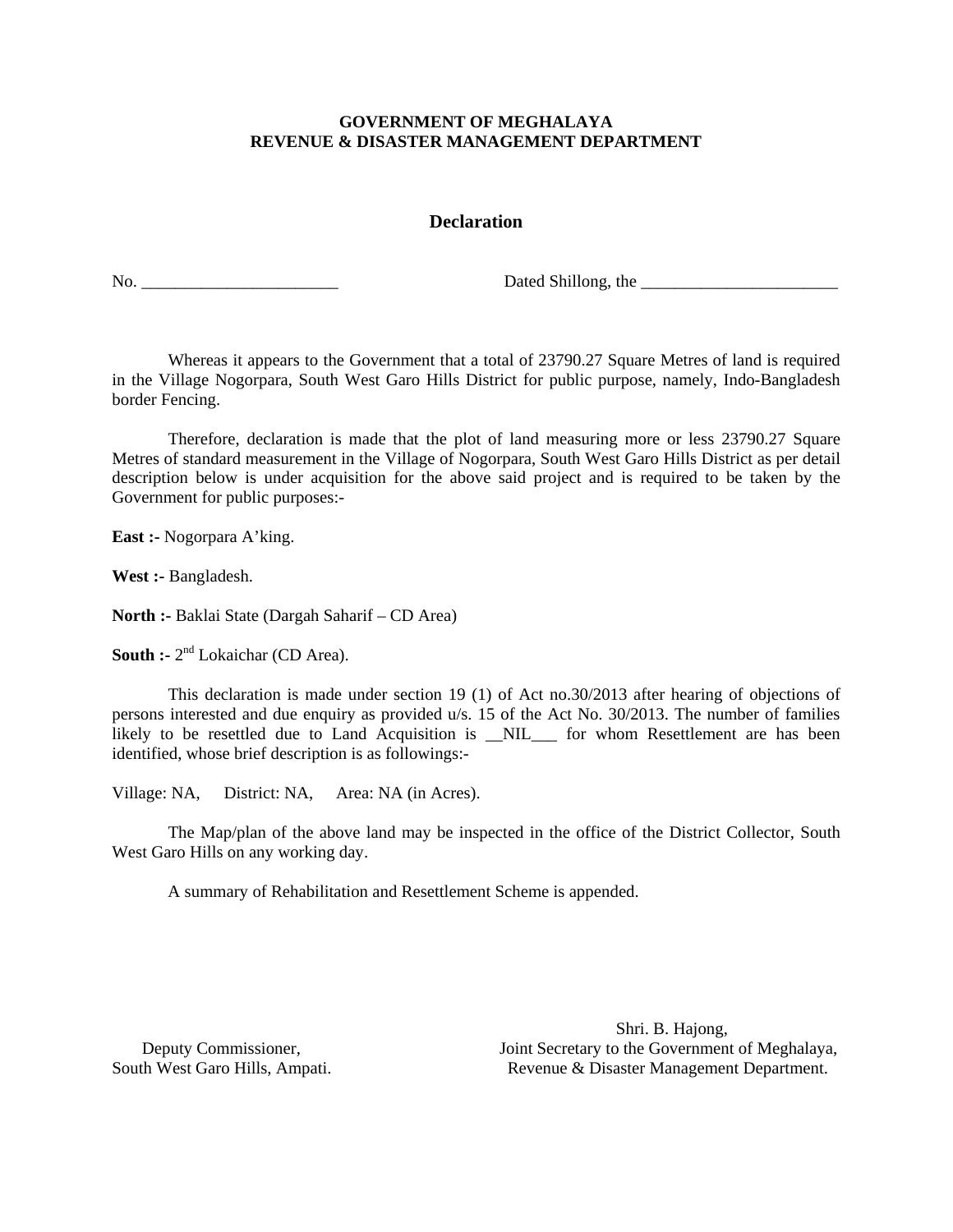### **Parakatani**

No. \_\_\_\_\_\_\_\_\_\_\_\_\_\_\_\_\_\_\_\_\_\_\_ Dated Shillong, the \_\_\_\_\_\_\_\_\_\_\_\_\_\_\_\_\_\_\_\_\_\_\_

Sorkarini nikanio 23790.27 Square Metres a'a rangko Nogorpara A'king South West Garo Hills district ni ning'oniko jinmani namgnina nangenga, chong'motan, Indo-Bangladesh sima-ariko kanagita nangnikenga.

 Uni gimin, ia nanganio pangchake jinmana parakataniko 23790.27 Square Metres a'a rangko Nogorpara A'king, South West Garo Hills district-oniko ka'mao mesokatenggipa sima-arini gita sorkari jinmani namgnina kosako janapgiminna ra'na gita nangnikenga.

**Salaram:-** Nogorpara A'king.

**Saliram :-** Bangladesh.

**Salgro :-** Baklai State (Dargah Saharif – CD Area)

**Salgipeng :-** 2<sup>nd</sup> Lokaichar (CD Area).

Ia parakataniko Act ni section 19 (1) No.30/2013 ni niamo pangchake plak nangnikaniko janapegipa manderangko knachake aro sing'sandianiko Act ni section 15 No. 30/2013 ni niamo pangchake dakani jamano parakatenga. Ge \_\_\_NIL\_\_\_\_\_ Nokdangrang iano juja'ataniko man'giparangna apjite dongnagita biapko sandiaha aro iana tik ka'gimin biap ko ka'mao mesokatenga.

Song: NA, District: NA, A'ani apala: NA (in Acres).

A'a ni sima-ari aro nangnikanirangko ra'gope tarisamso gimin lekkarangko saoba ninagita sikgenchimode District Collector, South West Garo Hills ni office oni ko office kam ka'ani salrango nienagita man'gen.

Iano jujagiminrangna sandie dakchakani aro apjite dongna gita scheme koba tarichapaha.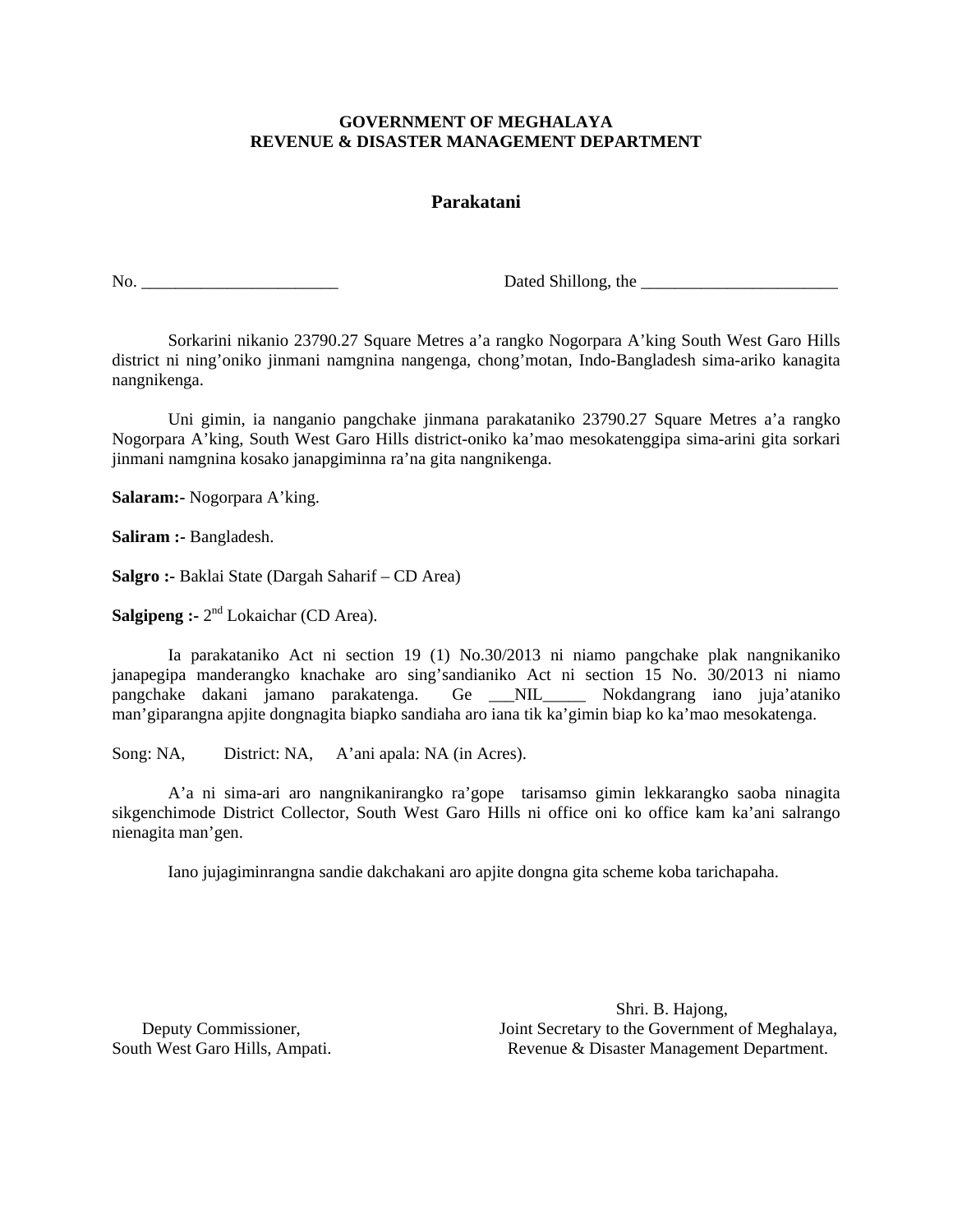# **Declaration**

No. 2012 **Dated Shillong**, the 2012 **Dated Shillong**, the 2012 **Dated Shillong**, the 2012 **Dated Shillong**, the 2012 **Date 2013** 

Whereas it appears to the Government that a total of 47440 Square Metres of land is required in the Village Torangpara, South West Garo Hills District for public purpose, namely, Indo-Bangladesh border Fencing.

Therefore, declaration is made that the plot of land measuring more or less 47440 Square Metres of standard measurement in the in Village of Torangpara, South West Garo Hills District as per detail description below is under acquisition for the above said project and is required to be taken by the Government for public purposes:-

**East :-** Torangpara A'king.

**West :-** Bangladesh.

**North :-** Jengrinpara A'king.

**South :-** Gujangpara A'king.

This declaration is made under section 19 (1) of Act no.30/2013 after hearing of objections of persons interested and due enquiry as provided u/s. 15 of the Act No. 30/2013. The number of families likely to be resettled due to Land Acquisition is \_\_NIL\_\_\_\_ for whom Resettlement are has been identified, whose brief description is as followings:-

Village: NA, District: NA, Area: NA (in Acres).

The Map/plan of the above land may be inspected in the office of the District Collector, South West Garo Hills on any working day.

A summary of Rehabilitation and Resettlement Scheme is appended.

Shri. B. Hajong, Deputy Commissioner,<br>
South West Garo Hills, Ampati.<br>
South West Garo Hills, Ampati.<br>
South West Garo Hills, Ampati.<br>
South West Garo Hills, Ampati. Revenue & Disaster Management Department.